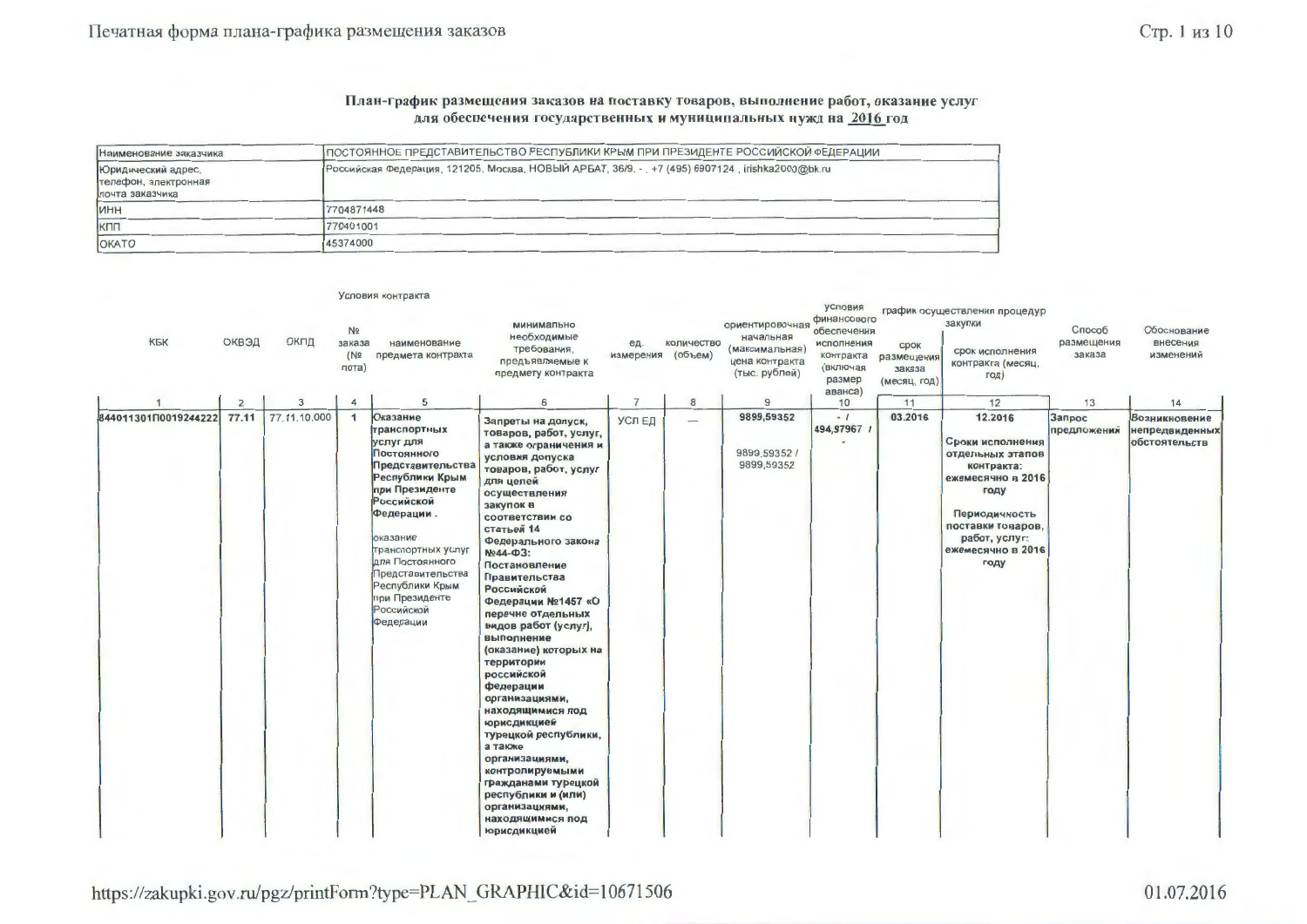|                                                              |                                                                                                                                                           | турецкой республики,<br>ЗАПРЕЩЕНО» от<br>29.12.2015 года<br>Информация об<br>общественном<br>обсуждении закупки:<br>не проводилось<br>оказание транспортных<br>услуг для Постоянного<br>Представительства<br>Республики Крым при<br>Президенте Российской<br>Федерации<br>Международное<br>непатентованное<br>наименование<br>(химическое,<br>группировочное<br>наименование)<br>лекарственного<br>средства:<br>оказание транспортных<br>услуг для Постоянного<br>Представительства<br>Республики Крым при<br>Президенте Российской<br>Федерации                 |        |              |          |         |                                                                                                                                                                          |                           |                                                                |
|--------------------------------------------------------------|-----------------------------------------------------------------------------------------------------------------------------------------------------------|------------------------------------------------------------------------------------------------------------------------------------------------------------------------------------------------------------------------------------------------------------------------------------------------------------------------------------------------------------------------------------------------------------------------------------------------------------------------------------------------------------------------------------------------------------------|--------|--------------|----------|---------|--------------------------------------------------------------------------------------------------------------------------------------------------------------------------|---------------------------|----------------------------------------------------------------|
| 348011391l0000190244 68.31.22 68.32.13.000<br>$\overline{2}$ | Предоставление во<br>временное<br>пользование<br>нежилого<br>помещения.<br>Предоставление во<br>временное<br>пользование<br>аренду) нежилого<br>помещения | Запреты на допуск,<br>товаров, работ, услуг,<br>а также ограничения и<br>условия допуска<br>товаров, работ, услуг<br>для целей<br>осуществления<br>закупок в<br>соответствии со<br>статьей 14<br>Федерального закона<br>Nº44-03:<br>Постановление<br>Правительства<br>Российской<br>Федерации №1457 «О<br>перечне отдельных<br>видов работ (услуг),<br>выполнение<br>(оказание) которых на<br>территории<br>российской<br>федерации<br>организациями,<br>находящимися под<br>юрисдикцией<br>турецкой республики,<br>а также<br>организациями,<br>контролируемыми | УСЛ ЕД | $\mathbf{1}$ | 4110,825 | 02.2016 | 07.2016<br>Сроки исполнения поставщика<br>отдельных этапов (подрядчика,<br>контракта:<br>Ежемесячно<br>Периодичность<br>поставки товаров,<br>работ, услуг:<br>Ежемесячно | Закупка у<br>исполнителя) | Возникновение<br>единственного непредвиденных<br>обстоятельств |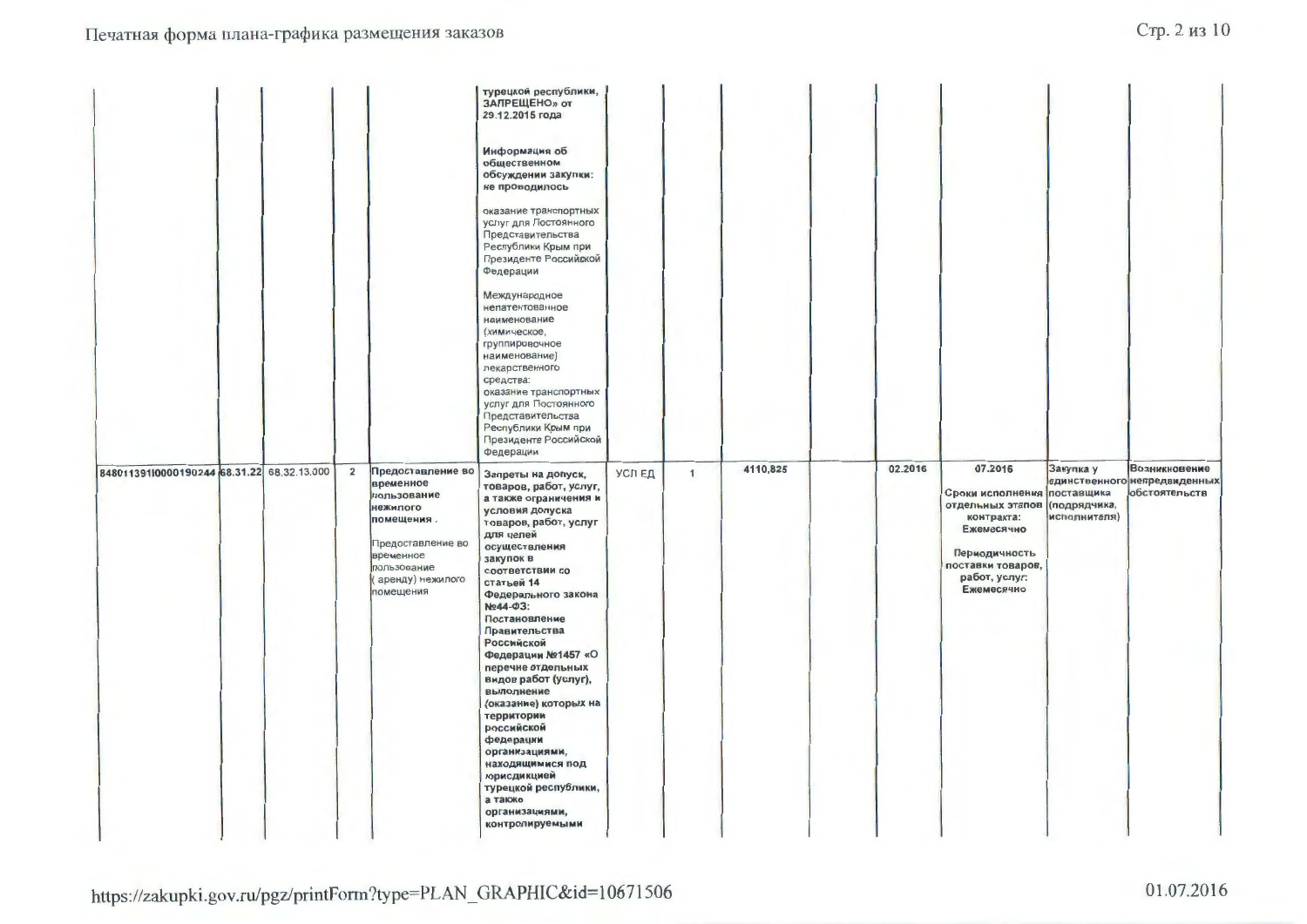|                              |       |              |                         |                                                                                                                                                                                                                                                                                                                                                                         | гражданами турецкой<br>республики и (или)<br>организациями,<br>находящимися под<br>юрисдикцией<br>турецкой республики,<br>ЗАПРЕЩЕНО» от<br>29.12.2015 года<br>Информация об<br>общественном<br>обсуждении закупки:<br>не проводилось<br>Предоставление во<br>временное<br>пользование (аренду)<br>нежилого помещения |        |                          |                                          |                                    |         |                                                                                                                                                                                                               |                        |                                                                                                                                                    |
|------------------------------|-------|--------------|-------------------------|-------------------------------------------------------------------------------------------------------------------------------------------------------------------------------------------------------------------------------------------------------------------------------------------------------------------------------------------------------------------------|----------------------------------------------------------------------------------------------------------------------------------------------------------------------------------------------------------------------------------------------------------------------------------------------------------------------|--------|--------------------------|------------------------------------------|------------------------------------|---------|---------------------------------------------------------------------------------------------------------------------------------------------------------------------------------------------------------------|------------------------|----------------------------------------------------------------------------------------------------------------------------------------------------|
| 848011391l0000190244         | 17.23 | 47.62.20.000 | $\mathbf{3}$            | Поставка<br>расходных<br>материалов для<br>обеспечения<br>жизнедеятельности<br>Постоянного<br>Представительства<br>Республики Крым<br>при Президенте<br><b>Российской</b><br>Федерации.<br>поставка расходных<br>материалов для<br>обеспечения<br>жизнедеятельности<br>Постоянного<br>Представительства<br>Республики Крым<br>при Президенте<br>Российской<br>Федерации | Информация об<br>общественном<br>обсуждении закупки:<br>не проводилось<br>поставка расходных<br>материалов для<br>обеспечения<br>жизнедеятельности<br>Постоянного<br>Представительства<br>Республики Крым при<br>Президенте Российской<br>Федерации в<br>соответствии с<br>техническим заданием                      | УСЛ ЕД | $\qquad \qquad - \qquad$ | 1201,34842<br>1201,34842 /<br>1201,34842 | 12,01348 /<br>$60,06742$ / $\cdot$ | 02.2016 | 12.2016<br>Сроки исполнения<br>отдельных этапов<br>контракта:<br>ежеквартально<br>Периодичность<br>поставки товаров,<br>работ, услуг: в<br>соответствии с<br>потребностью<br>Постоянного<br>Представительства | Электронный<br>аукцион |                                                                                                                                                    |
| 848011391l0000190244 47.59.1 |       |              | $\overline{\mathbf{4}}$ | поставка<br>металлической<br>мебели для<br>Постоянного<br>Представительства<br>Республики Крым<br>при Президенте<br>Российской<br>Федерации                                                                                                                                                                                                                             | Преимущества:<br>Субъектам малого<br>предпринимательства<br>и социально<br>ориентированным<br>некоммерческим<br>организациям (в<br>соответствии со<br>Статьей 30<br>Федерального закона<br>Nº 44-Φ3);<br>Информация об<br>общественном<br>обсуждении закупки: не<br>проводилось                                      |        |                          | 81,84384                                 | 0,81843 /<br>4,09219 / -           | 02.2016 | 04.2016<br>Сроки исполнения<br>отдельных этапов<br>контракта: апрель<br>2016<br>Периодичность<br>поставки товаров,<br>работ, услуг: в<br>соответствии с<br>техническим<br>заданием                            | Электронный<br>аукцион | Изменение<br>планируемых<br>сроков<br>приобретения<br>товаров, работ,<br>услуг, способа<br>размещения<br>заказа, срока<br>исполнения<br>контракта. |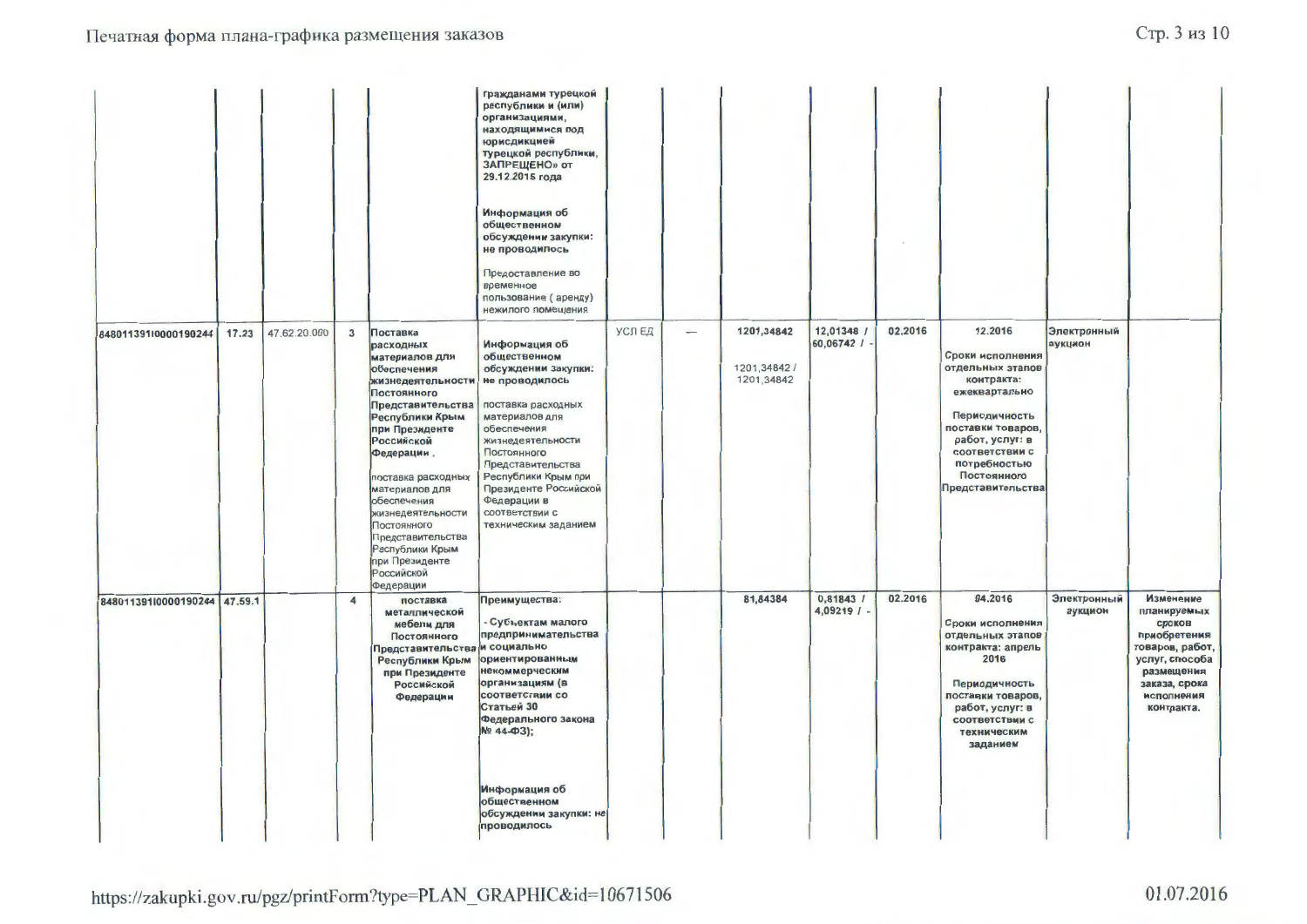|                                           | 31.01.11.190<br>31.01.11.122 |   | поставка<br>металлической<br>мебели для<br>Постоянного<br>Представительства<br>Республики Крым<br>при Президенте<br>Российской<br>Федерации<br>поставка | поставка<br>металлической мебели<br>для Постоянного<br>Представительства<br>Республики Крым при<br>Президенте Российской<br>Федерации в<br>соответствии с<br>Техническим заданием<br>поставка | ШT<br>ШT | $\overline{2}$<br>$\overline{2}$ | 2,70192<br>14,97392 |                      |         |                                                                                                                                                            |                        |                                                                                                                                                           |
|-------------------------------------------|------------------------------|---|---------------------------------------------------------------------------------------------------------------------------------------------------------|-----------------------------------------------------------------------------------------------------------------------------------------------------------------------------------------------|----------|----------------------------------|---------------------|----------------------|---------|------------------------------------------------------------------------------------------------------------------------------------------------------------|------------------------|-----------------------------------------------------------------------------------------------------------------------------------------------------------|
|                                           |                              |   | металлической<br>мебели для<br>Постоянного<br>Представительства<br>Республики Крым<br>при Президенте<br>Российской<br>Федерации                         | металлической мебели<br>для Постоянного<br>Представительства<br>Республики Крым при<br>Президенте Российской<br>Федерации в<br>соответствии с<br>Техническим заданием                         |          |                                  |                     |                      |         |                                                                                                                                                            |                        |                                                                                                                                                           |
|                                           | 31.01.11.122                 |   | поставка<br>металлической<br>мебели для<br>Постоянного<br>Представительства<br>Республики Крым<br>при Президенте<br>Российской<br>Федерации             | поставка<br>металлической мебели<br>для Постоянного<br>Представительства<br>Республики Крым при<br>Президенте Российской<br>Федерации в<br>соответствии с<br>Техническим заданием             | ШT       | 6                                | 29,64               |                      |         |                                                                                                                                                            |                        |                                                                                                                                                           |
|                                           | 31.01.11.190                 |   | поставка<br>металлической<br>мебели для<br>Постоянного<br>Представительства<br>Республики Крым<br>при Президенте<br>Российской<br>Федерации             | поставка<br>металлической мебели<br>для Постоянного<br>Представительства<br>Республики Крым при<br>Президенте Российской<br>Федерации в<br>соответствии с<br>Техническим заданием             | ШТ       | $\mathbf{1}$                     | 19,656              |                      |         |                                                                                                                                                            |                        |                                                                                                                                                           |
|                                           | 31.01.11.122                 |   | поставка<br>металлической<br>мебели для<br>Постоянного<br>Представительства<br>Республики Крым<br>при Президенте<br>Российской<br>Федерации             | поставка<br>металлической мебели<br>для Постоянного<br>Представительства<br>Республики Крым при<br>Президенте Российской<br>Федерации в<br>соответствии с<br>Техническим заданием             | ШT       | $\mathbf{1}$                     | 14,872              |                      |         |                                                                                                                                                            |                        |                                                                                                                                                           |
| 84801138300029830244 93.29.9 93.29.29.000 |                              | 5 | оказание услуг по<br>организации и<br>проведению<br>«Круглого стола»<br>«Крымская весна.<br>Продолжение» в г.<br>Москва                                 | Информация об<br>общественном<br>обсуждении закупки:<br>не проводилось<br>оказание услуг по<br>организации и<br>проведению «Круглого<br>стола» «Крымская<br>весна. Продолжение» в             | УСЛ ЕД   | $\mathbf{1}$                     | 380                 | $3,8$ / 19 / $\cdot$ | 02.2016 | 04.2016<br>Сроки исполнения<br>отдельных этапов<br>контракта: Апрель<br>2016 года<br>Периодичность<br>поставки товаров,<br>работ, услуг: март<br>2016 года | Электронный<br>аукцион | <b>Изменение</b><br>планируемых<br>сроков<br>приобретения<br>товаров, работ,<br>услуг, способа<br>размещения<br>заказа, срока<br>исполнения<br>контракта. |

https://zakupki.gov.ru/pgz/printForm?type=PLAN\_GRAPHIC&id=10671506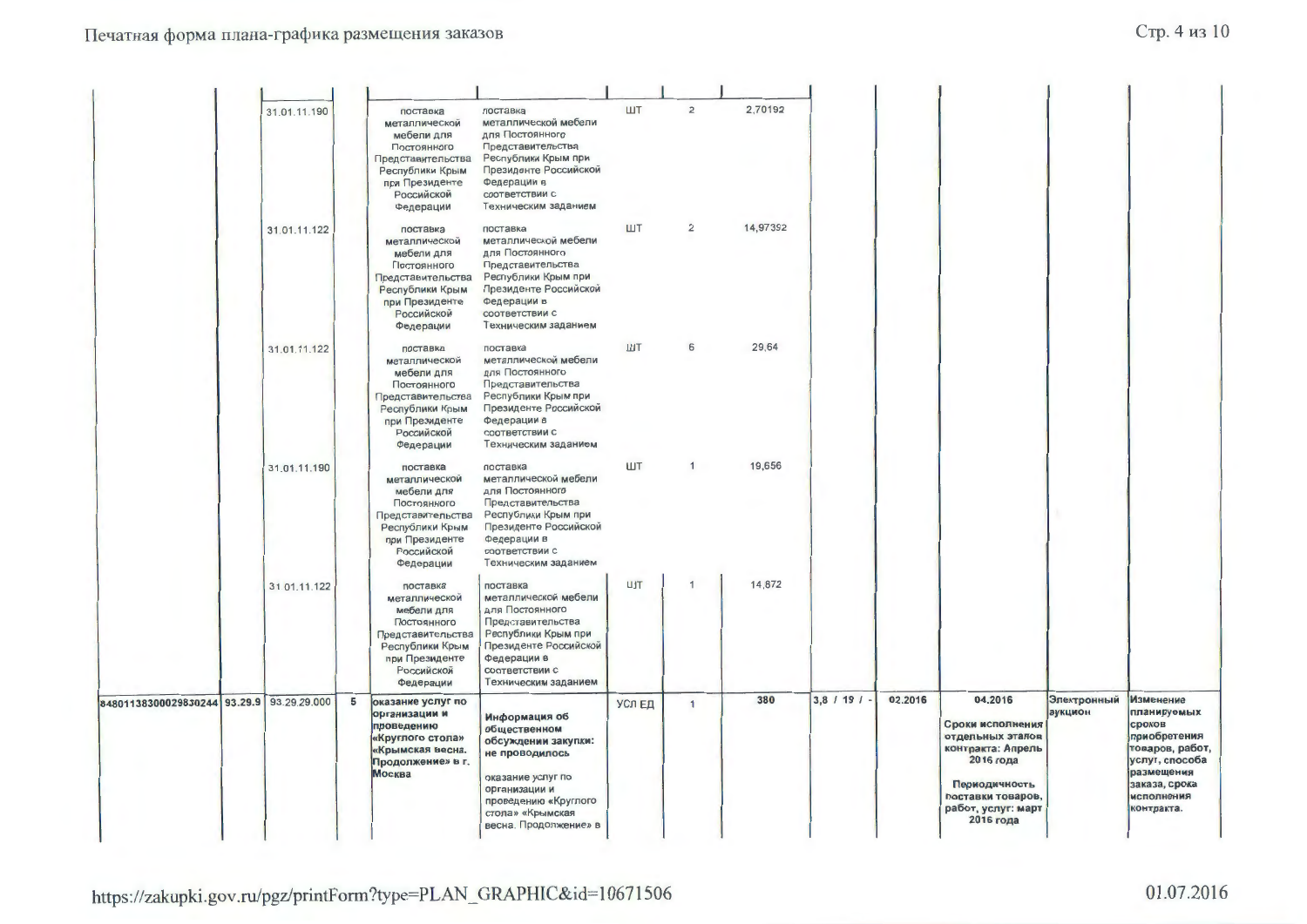|                                           |       |                |                                                                                                                                 | г. Москва в<br>соответствии с<br>техническим заданием                                                                                                                                                                                                                                                                                                                                                                                                                                                                                                                                                                                                                                                                                |        |              |          |                              |         |                                                                                                                                                                |                                                            |                                                                                                                                                    |
|-------------------------------------------|-------|----------------|---------------------------------------------------------------------------------------------------------------------------------|--------------------------------------------------------------------------------------------------------------------------------------------------------------------------------------------------------------------------------------------------------------------------------------------------------------------------------------------------------------------------------------------------------------------------------------------------------------------------------------------------------------------------------------------------------------------------------------------------------------------------------------------------------------------------------------------------------------------------------------|--------|--------------|----------|------------------------------|---------|----------------------------------------------------------------------------------------------------------------------------------------------------------------|------------------------------------------------------------|----------------------------------------------------------------------------------------------------------------------------------------------------|
| 848011391l0000190244 61.10.1 61.10.30.110 |       | 6              | предоставление<br>правительственной<br>специальной<br>телефонной связи                                                          | Запреты на допуск,<br>товаров, работ, услуг,<br>а также ограничения и<br>условия допуска<br>товаров, работ, услуг<br>для целей<br>осуществления<br>закупок в<br>соответствии со<br>статьей 14<br>Федерального закона<br>№44-ФЗ: не введены<br>Информация об<br>общественном<br>обсуждении закупки:<br>не проводилось<br>предоставление<br>правительственной<br>специальной<br>телефонной связи                                                                                                                                                                                                                                                                                                                                       | УСЛ ЕД | $\mathbf{1}$ | 5,85     |                              | 04.2016 | 12.2016<br>Сроки исполнения поставщика<br>отдельных этапов<br>контракта:<br>ежеквартально<br>Периодичность<br>поставки товаров,<br>работ, услуг:<br>ежемесячно | Закупка у<br>единственного<br>(подрядчика,<br>исполнителя) | Изменение<br>планируемых<br>сроков<br>приобретения<br>товаров, работ,<br>услуг, способа<br>размещения<br>заказа, срока<br>исполнения<br>контракта. |
| 848011391l0000190244                      | 56.30 | $\overline{7}$ | поставка<br>бутилированной<br>Постоянного<br>Представительства<br>Республики Крым<br>при Президенте<br>Российской<br>Федерации. | Запреты на допуск,<br>товаров, работ, услуг, а<br>питьевой воды для также ограничения и<br>условия допуска<br>товаров, работ, услуг<br>для целей<br>осуществления закупок<br>в соответствии со<br>статьей 14<br>Федерального закона<br>Nº44-03:<br>Постановление<br>Правительства<br>Российской Федерации<br>№1457 «О перечне<br>отдельных видов<br>работ (услуг),<br>выполнение (оказание)<br>которых на территории<br>российской федерации<br>организациями,<br>находящимися под<br>юрисдикцией турецкой<br>республики, а также<br>организациями,<br>контролируемыми<br>гражданами турецкой<br>республики и (или)<br>организациями,<br>находящимися под<br>юрисдикцией турецкой<br>республики,<br>ЗАПРЕЩЕНО» от<br>29.12.2015 года |        |              | 60,26055 | $0,60255$ /<br>$3,01303$ / - | 04.2016 | 12.2016<br>Сроки исполнения<br>отдельных этапов<br>контракта: декабря<br>2016<br>Периодичность<br>поставки товаров,<br>работ, услуг: в<br>соответствии с ТЗ    | Электронный<br>аукцион                                     |                                                                                                                                                    |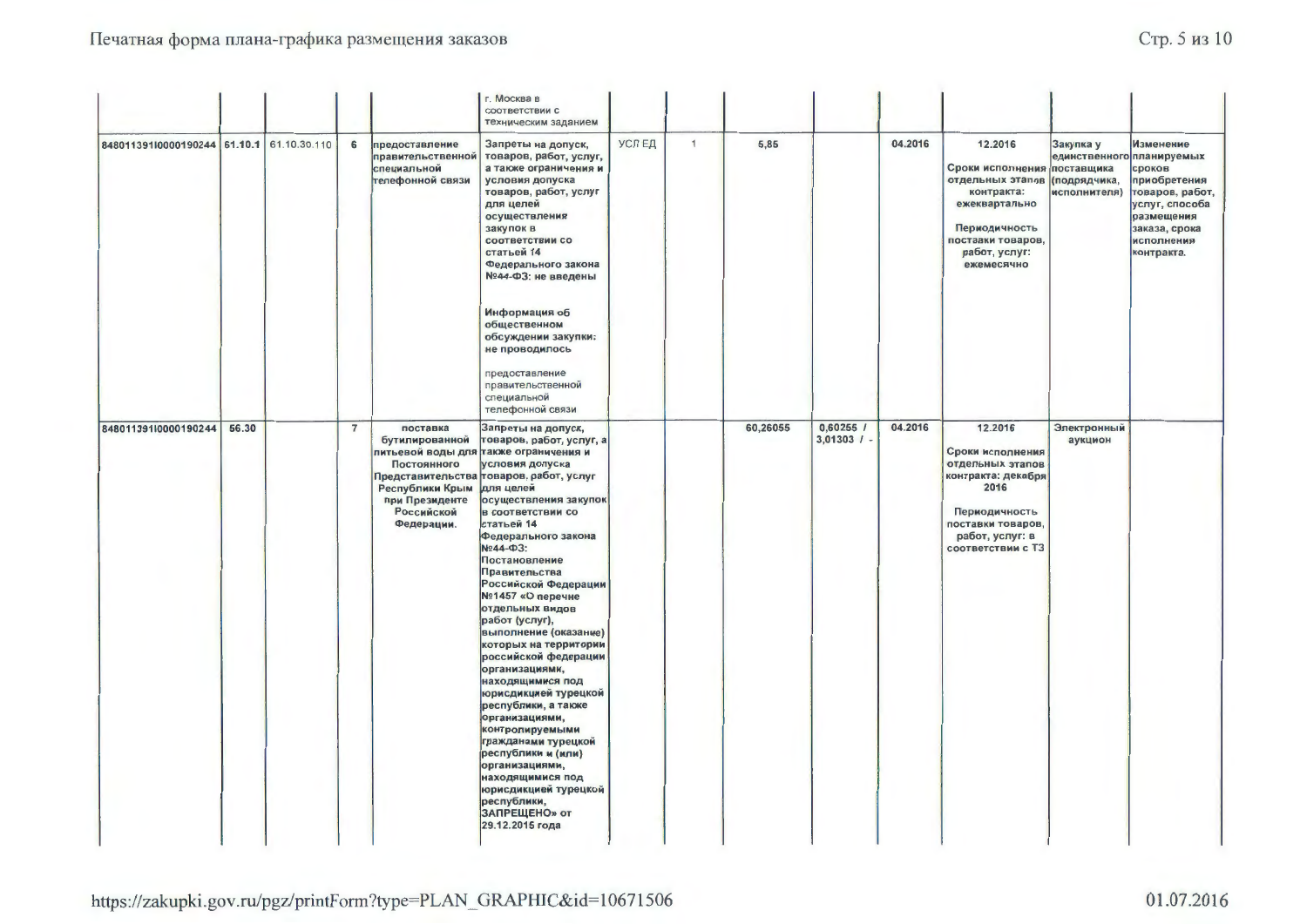|                                           |              |   |                                                                                                                                                                                              | Преимущества:<br>- Субъектам малого<br>предпринимательства<br>и социально<br>ориентированным<br>некоммерческим<br>организациям (в<br>соответствии со<br>Статьей 30<br>Федерального закона<br>Nº 44-03);                                                                                                                            |             |              |           |                            |         |                                                                                                                                                      |                        |  |
|-------------------------------------------|--------------|---|----------------------------------------------------------------------------------------------------------------------------------------------------------------------------------------------|------------------------------------------------------------------------------------------------------------------------------------------------------------------------------------------------------------------------------------------------------------------------------------------------------------------------------------|-------------|--------------|-----------|----------------------------|---------|------------------------------------------------------------------------------------------------------------------------------------------------------|------------------------|--|
|                                           |              |   |                                                                                                                                                                                              | Информация об<br>общественном<br>обсуждении закупки: не<br>проводилось                                                                                                                                                                                                                                                             |             |              |           |                            |         |                                                                                                                                                      |                        |  |
|                                           | 36.00.11.000 |   | Поставка<br>бутилированной<br>воды (уп. без/газ.<br>12 шт в уп.) для<br>нужд Постоянного<br>Представительства<br>Республики Крым<br>при Президенте<br>Российской<br>Федерации                | в соответствии с ТЗ                                                                                                                                                                                                                                                                                                                | <b>УПАК</b> | 71           | 37,94595  |                            |         |                                                                                                                                                      |                        |  |
|                                           | 36.00.11.000 |   | Поставка<br>бутилированной<br>воды (бутыль( шт)<br>19литров без<br>залога тары) для<br>нужд Постоянного<br>Представительства<br>Республики Крым<br>при Президенте<br>Российской<br>Федерации | в соответствии с ТЗ                                                                                                                                                                                                                                                                                                                | ШT          | 110          | 22,3146   |                            |         |                                                                                                                                                      |                        |  |
| 848011391l0000190244 61.10.2 61.20.30.110 |              | 8 | Оказание услуг<br>мобильной<br>телефонной<br>(сотовой) связи для<br>нужд Постоянного<br>Представительства<br>Республики Крым<br>при Президенте<br>Российской<br>Федерации                    | Запреты на допуск,<br>товаров, работ, услуг,<br>а также ограничения и<br>условия допуска<br>товаров, работ, услуг<br>для целей<br>осуществления<br>закупок в<br>соответствии со<br>статьей 14<br>Федерального закона<br>Nº44-ФЗ:<br>Постановление<br>Правительства<br><b>Российской</b><br>Федерации №1457 «О<br>перечне отдельных | УСЛ ЕД      | $\mathbf{1}$ | 199,96313 | 1,99963 /<br>$9,99815$ / - | 04.2016 | 12.2016<br>Сроки исполнения<br>отдельных этапов<br>контракта: декабря<br>2016<br>Периодичность<br>поставки товаров,<br>работ, услуг:<br>декабря 2016 | Электронный<br>аукцион |  |

https://zakupki.gov.ru/pgz/printForm?type=PLAN\_GRAPHIC&id=10671506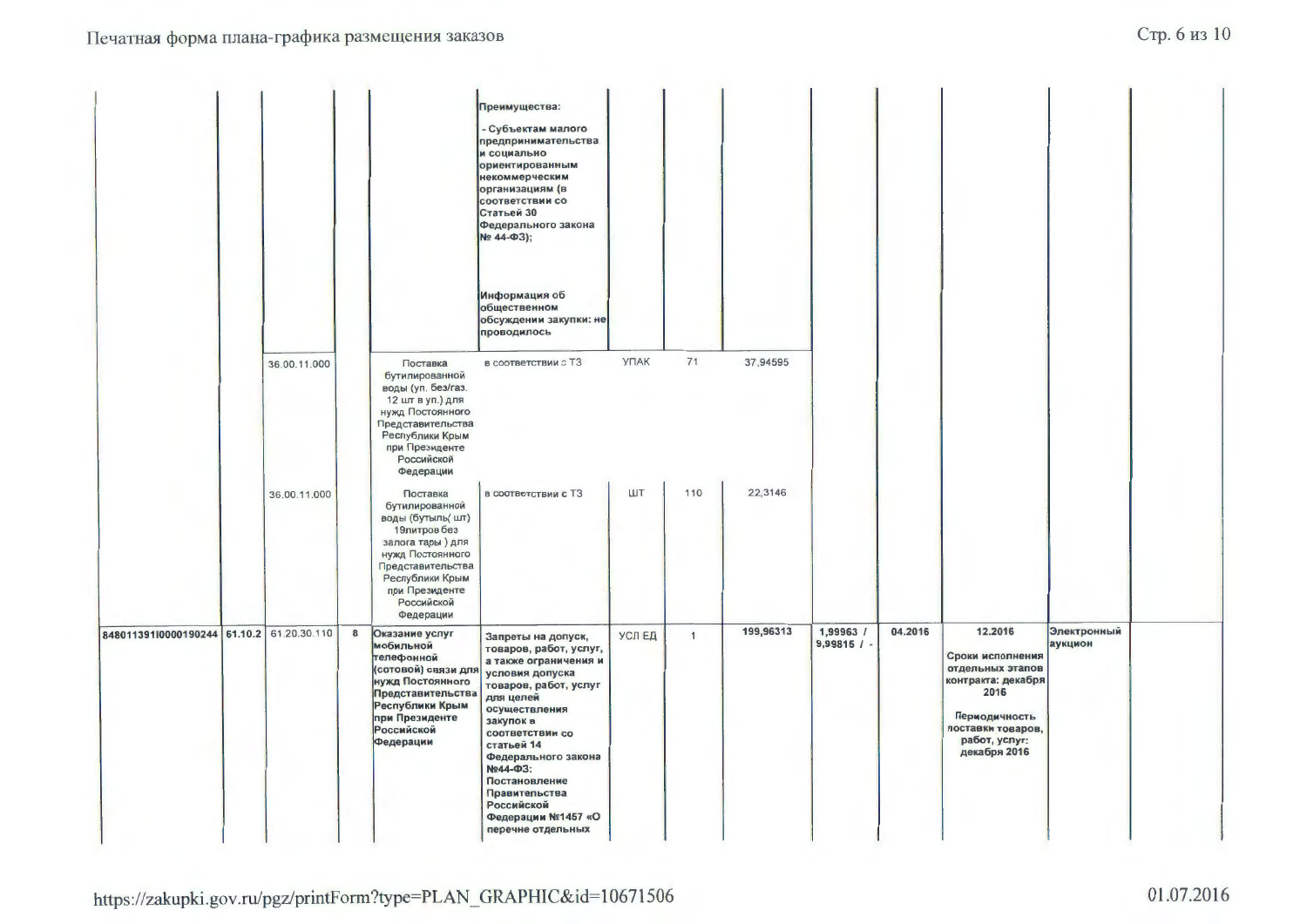|                      |       |              |                                                                                                                                                                                                                                                                                                                                                                                              | видов работ (услуг),<br>выполнение<br>(оказание) которых на<br>территории<br>российской<br>федерации<br>организациями,<br>находящимися под<br>юрисдикцией<br>турецкой республики,<br>а также<br>организациями,<br>контролируемыми<br>гражданами турецкой<br>республики и (или)<br>организациями,<br>находящимися под<br>юрисдикцией<br>турецкой республики,<br>ЗАПРЕЩЕНО» от<br>29.12.2015 года<br>Информация об<br>общественном<br>обсуждении закупки:<br>не проводилось<br>Оказание услуг<br>мобильной телефонной<br>(сотовой) связи для<br>нужд Постоянного<br>Представительства<br>Республики Крым при<br>Президенте Российской<br>Федерации |    |   |      |                        |         |                                                                                                                                                                                          |                     |  |
|----------------------|-------|--------------|----------------------------------------------------------------------------------------------------------------------------------------------------------------------------------------------------------------------------------------------------------------------------------------------------------------------------------------------------------------------------------------------|--------------------------------------------------------------------------------------------------------------------------------------------------------------------------------------------------------------------------------------------------------------------------------------------------------------------------------------------------------------------------------------------------------------------------------------------------------------------------------------------------------------------------------------------------------------------------------------------------------------------------------------------------|----|---|------|------------------------|---------|------------------------------------------------------------------------------------------------------------------------------------------------------------------------------------------|---------------------|--|
| 84804128300029830244 | 82.30 | 82.30.11.000 | 9<br>выполнение работ<br>по организации и<br>проведению<br>комплекса<br>мероприятий:<br>международного<br>круглого стола<br>молодых<br>зарубежных<br>соотечественников<br>«Молодежный<br>туризм в Крыму:<br>современное<br>состояние и<br>перспективы<br>развития» и<br>конференции<br>российских<br>соотечественников-<br>юристов<br>«Международно-<br>правовые аспекты<br>признания Крыма: | осуществляется в<br>соответствии с<br>Техническим заданием<br>Информация об<br>общественном<br>обсуждении закупки:<br>не проводилось<br>В соответствии с<br>техническим заданием                                                                                                                                                                                                                                                                                                                                                                                                                                                                 | ШТ | 1 | 1090 | $10,9$ / 54,5<br>$1 -$ | 04.2016 | 11.2016<br>Сроки исполнения<br>отдельных этапов<br>контракта: в<br>соответствии с<br>контрактом<br>Периодичность<br>поставки товаров,<br>работ, услуг: в<br>соответствии с<br>контрактом | Открытый<br>конкурс |  |

https://zakupki.gov.ru/pgz/printForm?type=PLAN\_GRAPHIC&id=10671506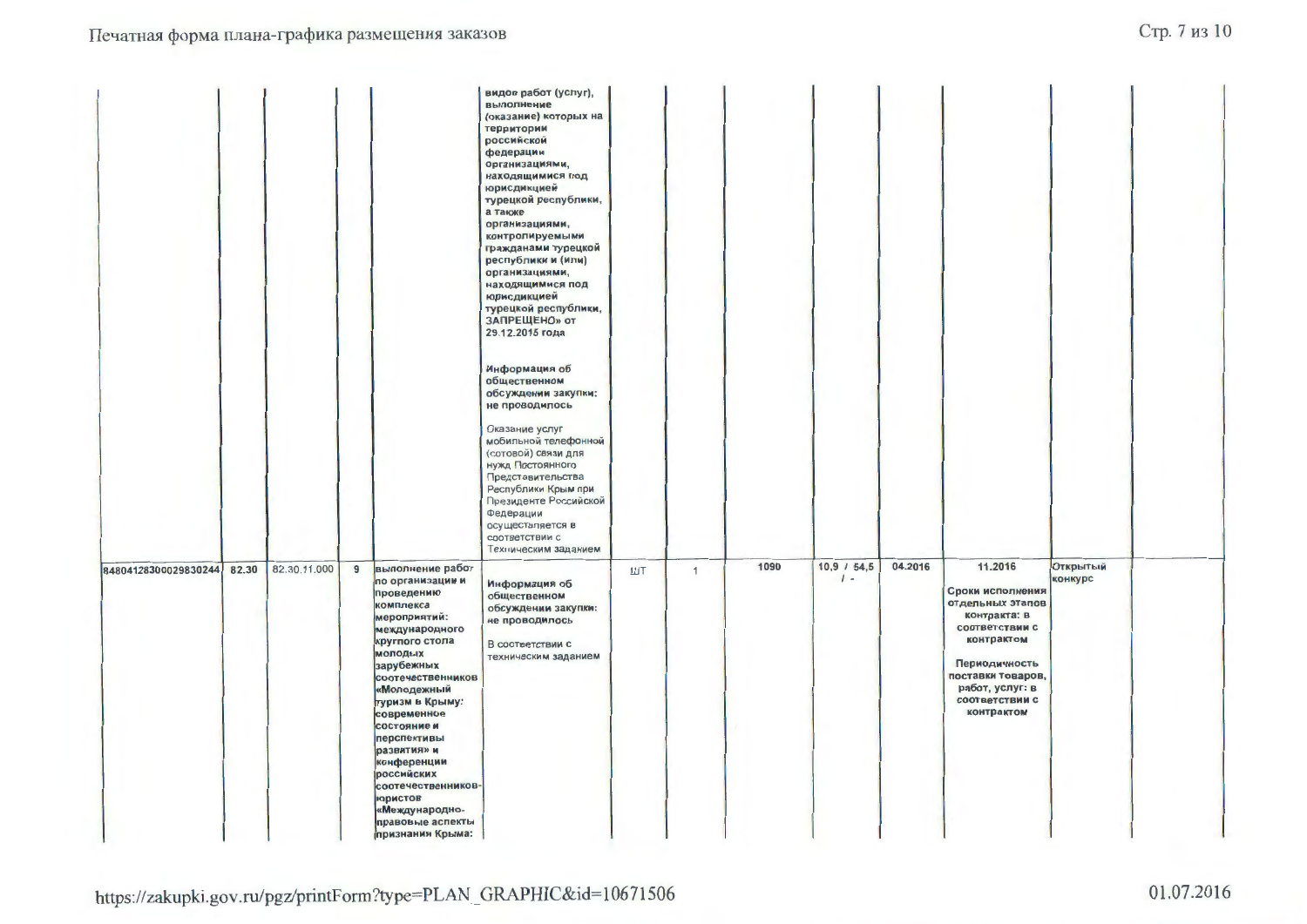# Стр. 8 из 10

|                                            |         |              |    | позиции и мнения<br>российских<br>соотечественников-<br>юристов» в г.<br>Москва в 2016 году                                                                                                                                                                                                                                                                                                                                                                                                                                          |                                                                                                                                                                                                                                                                                                             |        |                |           |                            |         |                                                                                                                                                                                         |                            |  |
|--------------------------------------------|---------|--------------|----|--------------------------------------------------------------------------------------------------------------------------------------------------------------------------------------------------------------------------------------------------------------------------------------------------------------------------------------------------------------------------------------------------------------------------------------------------------------------------------------------------------------------------------------|-------------------------------------------------------------------------------------------------------------------------------------------------------------------------------------------------------------------------------------------------------------------------------------------------------------|--------|----------------|-----------|----------------------------|---------|-----------------------------------------------------------------------------------------------------------------------------------------------------------------------------------------|----------------------------|--|
| 848011391l0000190244 61.10.2 61.20.30.110  |         |              | 10 | Оказание услуг<br>мобильной<br>телефонной<br>(сотовой) связи для<br>нужд Постоянного<br>Представительства<br>Республики Крым<br>при Президенте<br>Российской<br>Федерации<br>Оказание услуг<br>мобильной<br>телефонной<br>(сотовой) связи для<br>нужд Постоянного<br>Представительства<br>Республики Крым<br>при Президенте<br>Российской<br>Федерации.<br>Оказание услуг<br>мобильной<br>телефонной<br>(сотовой) связи для<br>нужд Постоянного<br>Представительства<br>Республики Крым<br>при Президенте<br>Российской<br>Федерации | Информация об<br>общественном<br>обсуждении закупки:<br>не проводилось<br>Оказание услуг<br>мобильной телефонной<br>(сотовой) связи для<br>нужд Постоянного<br>Представительства<br>Республики Крым при<br>Президенте Российской<br>Федерации<br>осуществляется в<br>соответствии с<br>Техническим заданием | УСЛЕД  | $\mathbf{1}$   | 199,96313 | 1,99963 /<br>$9,99815$ / - | 05.2016 | 12.2016<br>Сроки исполнения<br>отдельных этапов<br>контракта: декабря<br>2016<br>Периодичность<br>поставки товаров,<br>работ, услуг:<br>декабря 2016                                    | Электронный<br>аукцион     |  |
| 84801139110000190244 68.31.22 68.32.13.000 |         |              | 11 | Предоставление во<br>временное<br>пользование<br>аренду) нежилого<br>помещения.<br>Предоставление во<br>временное<br>пользование<br>(аренду) нежилого<br>помещения                                                                                                                                                                                                                                                                                                                                                                   | Информация об<br>общественном<br>обсуждении закупки:<br>не проводилось<br>Предоставление во<br>временное<br>пользование (аренду)<br>нежилого помещения                                                                                                                                                      | УСЛЕД  | $\overline{1}$ | 4110,825  |                            | 06.2016 | 12.2016<br>Сроки исполнения поставщика<br>отдельных этапов (подрядчика,<br>контракта: декабрь исполнителя)<br>Периодичность<br>поставки товаров,<br>работ, услуг:<br>ежемесячно         | Закупка у<br>единственного |  |
| 848011391l0000190244                       | 63.11.1 | 62.09.20.190 | 12 | создание<br>инфраструктуры<br>хранения данных и<br>обеспечения<br>восстановления<br>работоспособности<br>серверного<br>оборудования и<br><b>АРМ в Постоянном</b><br>Представительстве<br>Республики Крым<br>при Президенте<br>Российской<br>Федерации                                                                                                                                                                                                                                                                                | Преимущества:<br>- Субъектам малого<br>предпринимательства<br>и социально<br>ориентированным<br>некоммерческим<br>организациям (в<br>соответствии со<br>Статьей 30<br>Федерального закона<br>Nº 44-Φ3);                                                                                                     | УСЛ ЕД | $\mathbf{1}$   | 423,5     | 4,235/<br>$21,175$ / -     | 07.2016 | 12.2016<br>Сроки исполнения<br>отдельных этапов<br>контракта: в<br>соответствии с<br>техническим<br>заданием<br>Периодичность<br>поставки товаров,<br>работ, услуг: в<br>соответствии с | Электронный<br>аукцион     |  |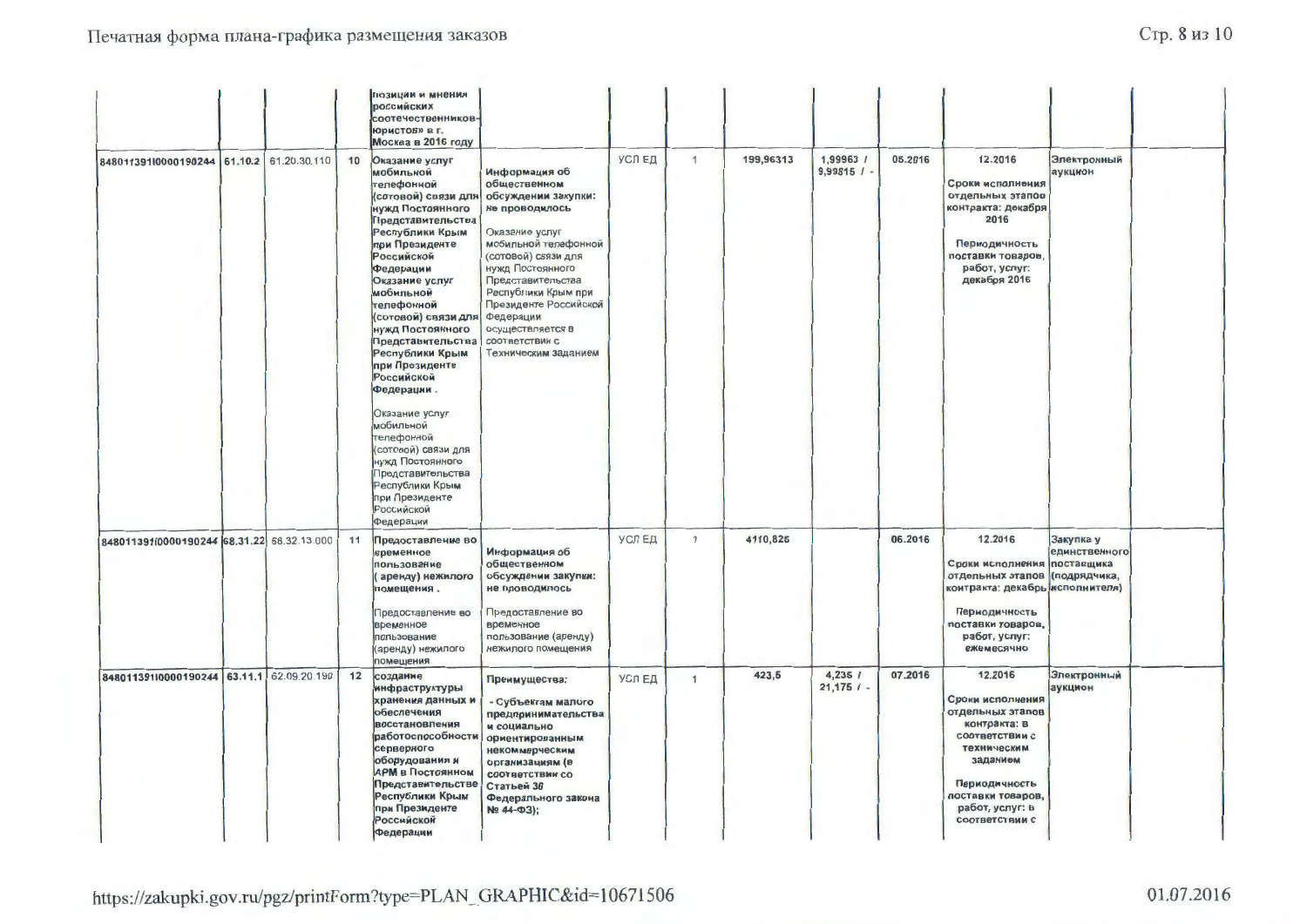|                                           |  |    |                                                                                                                                                                            |                                                                                                                                                                                                                                             |        |              |              |                              |         | техническим<br>заданием                                                                                                                                            |                                                                          |  |
|-------------------------------------------|--|----|----------------------------------------------------------------------------------------------------------------------------------------------------------------------------|---------------------------------------------------------------------------------------------------------------------------------------------------------------------------------------------------------------------------------------------|--------|--------------|--------------|------------------------------|---------|--------------------------------------------------------------------------------------------------------------------------------------------------------------------|--------------------------------------------------------------------------|--|
|                                           |  |    |                                                                                                                                                                            | Информация об<br>общественном<br>обсуждении закупки:<br>не проводилось                                                                                                                                                                      |        |              |              |                              |         |                                                                                                                                                                    |                                                                          |  |
|                                           |  |    |                                                                                                                                                                            | создание<br>инфраструктуры<br>хранения данных и<br>обеспечения<br>восстановления<br>работоспособности<br>серверного<br>оборудования и АРМ в<br>Постоянном<br>Представительстве<br>Республики Крым при<br>Президенте Российской<br>Федерации |        |              |              |                              |         |                                                                                                                                                                    |                                                                          |  |
| 848011391l0000190244 47.78.3 47.78.30.000 |  | 13 | поставка<br>сувенирной<br>продукции с<br>нанесением<br>логотипа<br>Постоянного<br>Представительства<br>Республики Крым<br>при Президенте<br><b>Российской</b><br>Федерации | Преимущества:<br>- Субъектам малого<br>предпринимательства<br>и социально<br>ориентированным<br>некоммерческим<br>организациям (в<br>соответствии со<br>Статьей 30<br>Федерального закона<br>Nº 44-03);                                     | УСЛ ЕД | $\mathbf{1}$ | 543          | $5,43$ / 27,15<br>$\prime$ - | 07.2016 | 12.2016<br>Сроки исполнения<br>отдельных этапов<br>контракта: в<br>соответствии с ТЗ<br>Периодичность<br>поставки товаров,<br>работ, услуг: в<br>соответствии с ТЗ | Электронный<br>аукцион                                                   |  |
|                                           |  |    |                                                                                                                                                                            | Информация об<br>общественном<br>обсуждении закупки:<br>не проводилось<br>поставка сувенирной<br>продукции с<br>нанесением логотипа<br>Постоянного<br>Представительства<br>Республики Крым при<br>Президенте Российской<br>Федерации        |        |              |              |                              |         |                                                                                                                                                                    |                                                                          |  |
|                                           |  |    |                                                                                                                                                                            | Годовой объем закупок у единственного поставщика (подрядчика, исполнителя) в соответствии с пунктом 4 части 1 статьи 93 Федерального закона №44-ФЗ                                                                                          |        |              |              |                              |         |                                                                                                                                                                    |                                                                          |  |
|                                           |  |    |                                                                                                                                                                            |                                                                                                                                                                                                                                             |        |              | $\mathbf{0}$ |                              |         |                                                                                                                                                                    | Закупка у<br>единственного<br>поставщика<br>(подрядчика,<br>исполнителя) |  |
|                                           |  |    |                                                                                                                                                                            | Годовой объем закупок у единственного поставщика (подрядчика, исполнителя) в соответствии с пунктом 5 части 1 статьи 93 Федерального закона №44-ФЗ                                                                                          |        |              |              |                              |         |                                                                                                                                                                    |                                                                          |  |
|                                           |  |    |                                                                                                                                                                            |                                                                                                                                                                                                                                             |        |              | $\mathbf 0$  |                              |         |                                                                                                                                                                    | Закупка у<br>единственного<br>поставщика                                 |  |